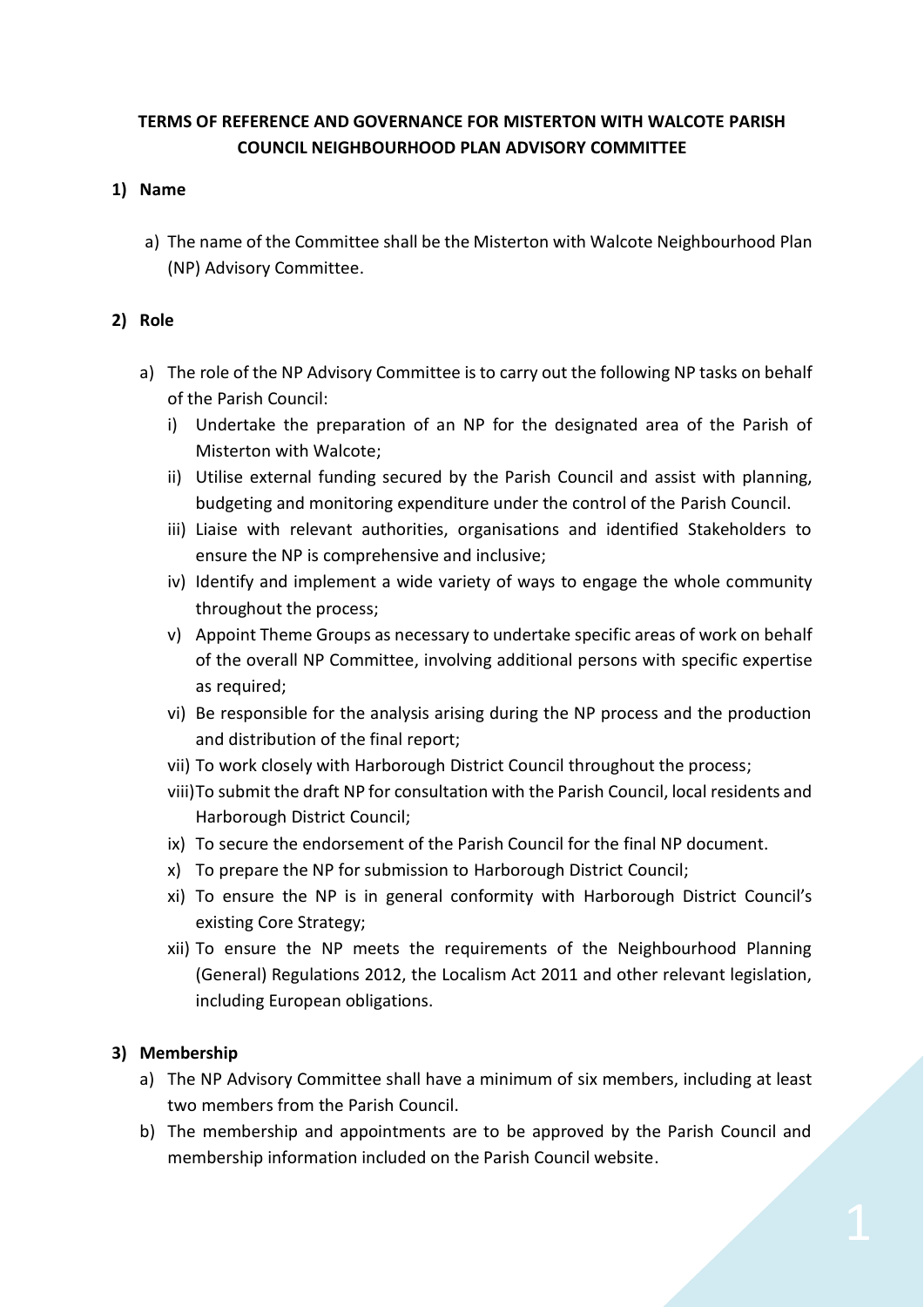# **4) Meetings**

- a) The NP Advisory Committee shall hold a full meeting at least every three months or more frequently as may be required.
- b) Meeting dates shall be confirmed at least ten days in advance.
- c) The meeting agenda shall be passed to all members, with the details of all supporting documentation, at least 3 clear days prior to each meeting. Members will be expected to have read the papers in advance of the meeting.
- d) Declarations of Interest for Agenda items shall be a standard agenda item at the beginning of each meeting.
- e) The minutes of the meeting shall be produced and circulated to all members within 10 days at most following the meeting, for approval at the following meeting.
- f) Resolutions shall be decided by a majority of votes, with the Chair having a casting vote if required.
- g) A minimum quorum of members for the transaction of business is 50% or more of members, including the Chair.
- h) Meetings will normally be open to all members of the public. If a member of the public wishes to speak on a particular subject, the Chair shall invite him/her to speak when the subject is discussed, for no more than 5 minutes.
- i) The agendas, supporting papers and meeting minutes are to be posted on the Parish Council website to provide the maximum opportunity for community participation. The agenda and meeting minutes will also be posted on the Village notice board, with a contact address for those wishing to view the supporting papers.
- j) The NP Advisory Committee can exclude the public and hold a closed session in exceptional circumstances for matters that are sensitive.

### **5) Theme Groups**

- **a)** The NP Advisory Committee may appoint specific Theme Groups to carry out agreed work on its behalf, with a nominated Leader for each Theme Group. **The work of the Theme Groups does not need to be open to the public and meetings are not required to follow the procedures referenced above.**
- b) Each Theme Group will comprise at least one member of the NP Advisory Committee
- c) The Leader may co-opt additional members to further the work of the Theme Group.
- d) The Theme Group may make recommendations but decisions will be taken by the full NP Advisory Committee, for ratification by the Parish Council.

### **6) Finance**

- a) The Secretary shall maintain a record of all income and expenditure with decisions on financial matters to be taken by the Parish Council.
- b) A current financial statement will be available as necessary.